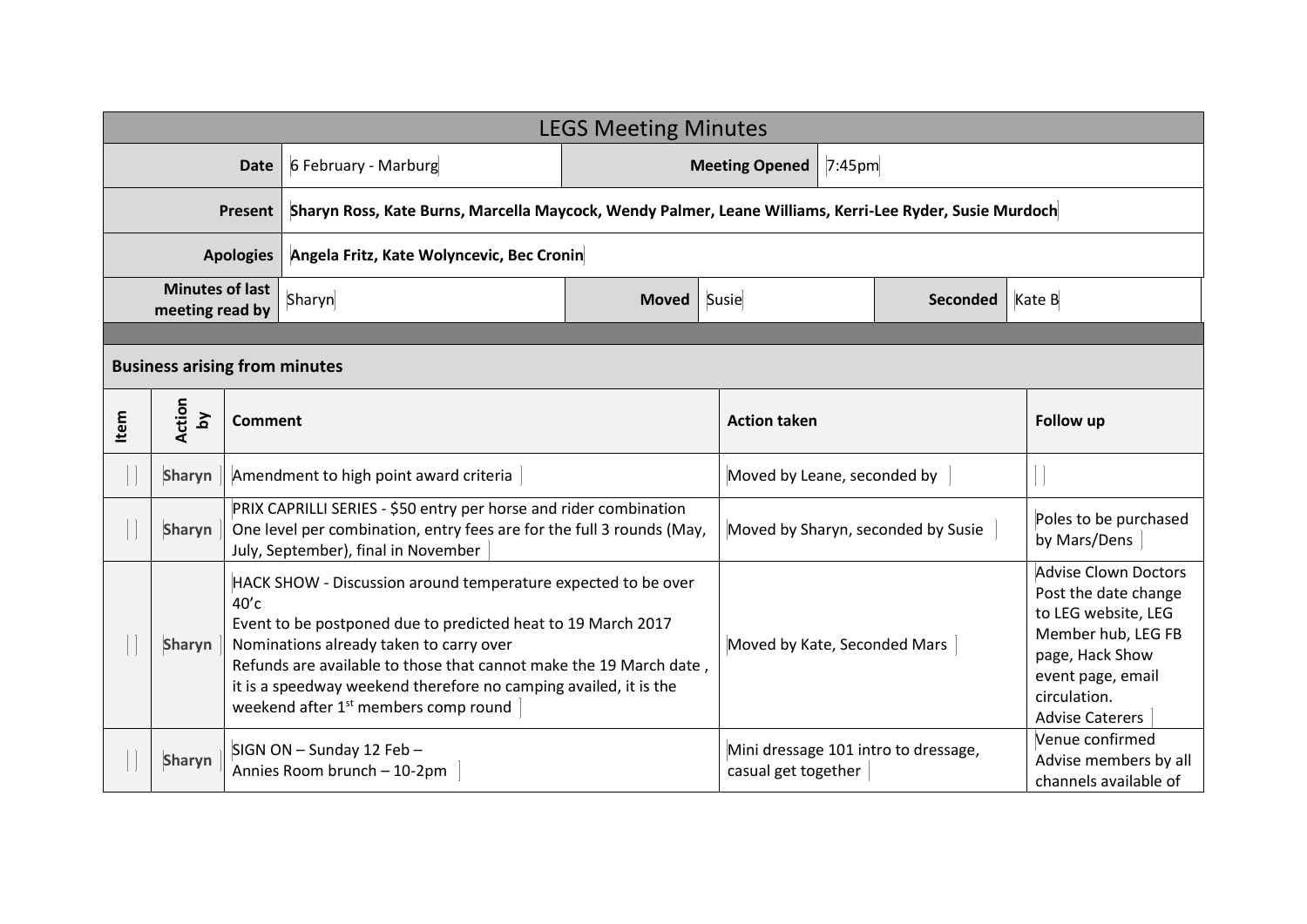|                |                                                                                                                                                                                                                      |                                                                                                                                                                                                                                                                                                                                                                                                                                                                                                                                                                                           |                   | change |  |  |  |  |
|----------------|----------------------------------------------------------------------------------------------------------------------------------------------------------------------------------------------------------------------|-------------------------------------------------------------------------------------------------------------------------------------------------------------------------------------------------------------------------------------------------------------------------------------------------------------------------------------------------------------------------------------------------------------------------------------------------------------------------------------------------------------------------------------------------------------------------------------------|-------------------|--------|--|--|--|--|
|                | Kate                                                                                                                                                                                                                 | LIEC round yard – purchased and delivered, Mark Saggers arranging<br>its erection on this week                                                                                                                                                                                                                                                                                                                                                                                                                                                                                            | Updated by sharyn |        |  |  |  |  |
|                | <b>Correspondence In</b>                                                                                                                                                                                             |                                                                                                                                                                                                                                                                                                                                                                                                                                                                                                                                                                                           |                   |        |  |  |  |  |
| $\mathbf{1}$   | Rule book update clinic - with Irene - on 15 <sup>th</sup> Feb, 6pm, Bellbowrie Tavern, calling for attendees, Wendy & Susie attending<br>Scoring workshop - 18 <sup>th</sup> Feb - at DQ Sports House, Milton/Gabba |                                                                                                                                                                                                                                                                                                                                                                                                                                                                                                                                                                                           |                   |        |  |  |  |  |
| $\overline{2}$ | Email to Club - Updated judges list and judges mentors list                                                                                                                                                          |                                                                                                                                                                                                                                                                                                                                                                                                                                                                                                                                                                                           |                   |        |  |  |  |  |
| 3              | Email, FB, phone - Hack show queries x 1000                                                                                                                                                                          |                                                                                                                                                                                                                                                                                                                                                                                                                                                                                                                                                                                           |                   |        |  |  |  |  |
| 4              | Email - Many offers of judging for 2017                                                                                                                                                                              |                                                                                                                                                                                                                                                                                                                                                                                                                                                                                                                                                                                           |                   |        |  |  |  |  |
| 5              | LVRC - fee waiver notification, dates for 2017                                                                                                                                                                       |                                                                                                                                                                                                                                                                                                                                                                                                                                                                                                                                                                                           |                   |        |  |  |  |  |
| 6              | Association Incorp document from office of fair trading - Kate to complete and send back                                                                                                                             |                                                                                                                                                                                                                                                                                                                                                                                                                                                                                                                                                                                           |                   |        |  |  |  |  |
| $\overline{7}$ |                                                                                                                                                                                                                      | Marburg and disc hall hire \$240 invoice                                                                                                                                                                                                                                                                                                                                                                                                                                                                                                                                                  |                   |        |  |  |  |  |
| 8              |                                                                                                                                                                                                                      | RSPCA thank you \$320 from Audie Mansfield day                                                                                                                                                                                                                                                                                                                                                                                                                                                                                                                                            |                   |        |  |  |  |  |
| 9              | Email received by Darryl Simpson regarding helmet standards.                                                                                                                                                         |                                                                                                                                                                                                                                                                                                                                                                                                                                                                                                                                                                                           |                   |        |  |  |  |  |
| 10             |                                                                                                                                                                                                                      | Email from linda shore regarding 11 March western dressage<br>Saturday 11 March. Clinic and Schooling show in association with Lockyer Equestrian group at Gatton Showgrounds.<br>There will be an introduction to western dressage clinic in the morning. Riders be have a group lesson for up to 1.5 hours to go thru the riding and training<br>requirements of western dressage.<br>The afternoon there will be a schooling show with tests at all levels. Copy of the schedule is attached. Entry will be via www.nominate.com.au. Entry will open<br>online Wednesday 8th February. |                   |        |  |  |  |  |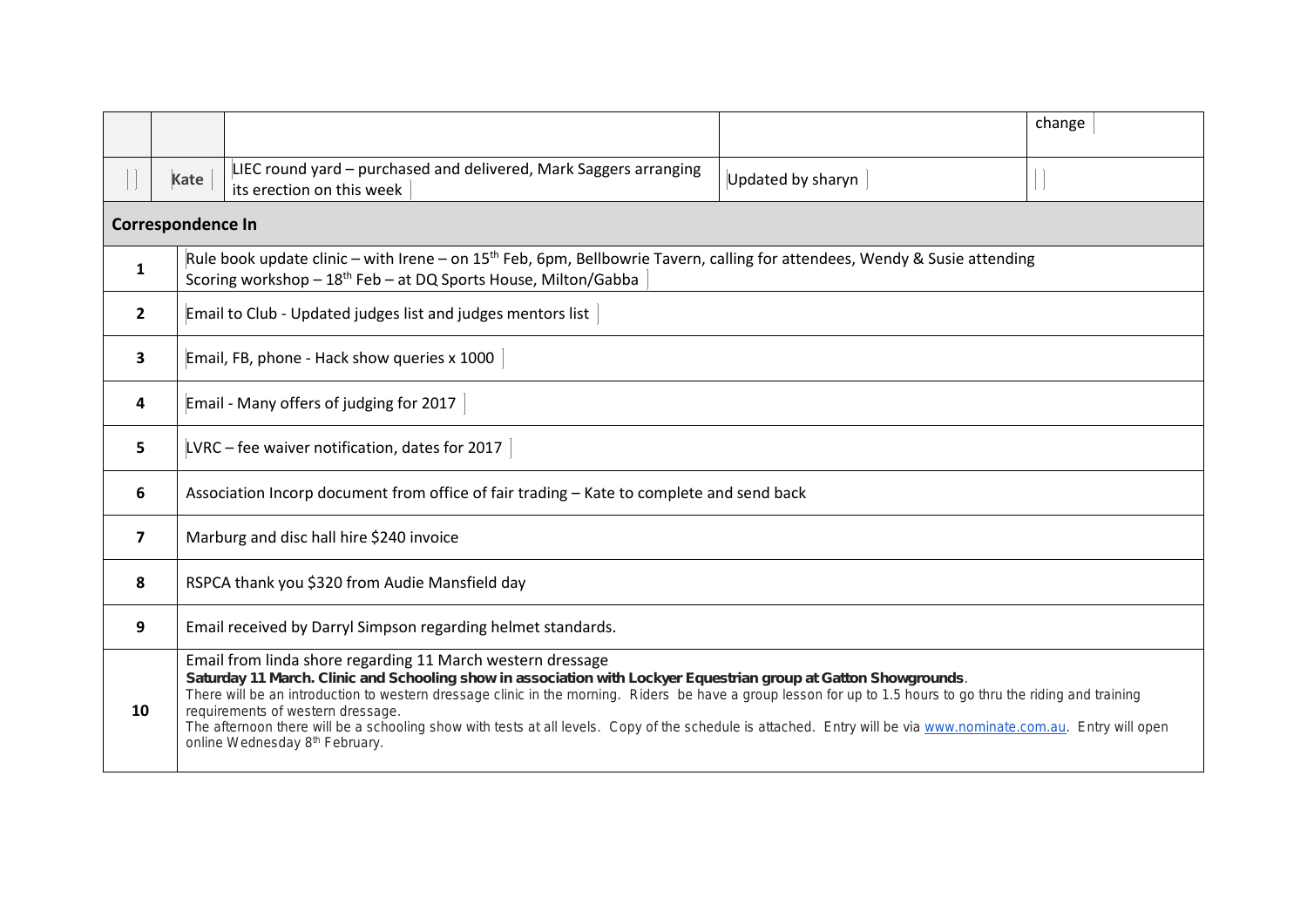| <b>Correspondence Out</b> |  |            |                                                                                                                                                                                                                                                                                                                                                                                                                                                                                                                                                                                                                                                                                                                            |            |                                                                                                                                                                                                                                          |  |                  |        |                     |  |
|---------------------------|--|------------|----------------------------------------------------------------------------------------------------------------------------------------------------------------------------------------------------------------------------------------------------------------------------------------------------------------------------------------------------------------------------------------------------------------------------------------------------------------------------------------------------------------------------------------------------------------------------------------------------------------------------------------------------------------------------------------------------------------------------|------------|------------------------------------------------------------------------------------------------------------------------------------------------------------------------------------------------------------------------------------------|--|------------------|--------|---------------------|--|
| $\mathbf{1}$              |  |            | Committee blue cards applications sent                                                                                                                                                                                                                                                                                                                                                                                                                                                                                                                                                                                                                                                                                     |            |                                                                                                                                                                                                                                          |  |                  |        |                     |  |
| $\overline{2}$            |  |            | Mars sent LEG Incorp, Constitution to EQ -                                                                                                                                                                                                                                                                                                                                                                                                                                                                                                                                                                                                                                                                                 |            |                                                                                                                                                                                                                                          |  |                  |        |                     |  |
| <b>Treasurers Report</b>  |  |            |                                                                                                                                                                                                                                                                                                                                                                                                                                                                                                                                                                                                                                                                                                                            |            |                                                                                                                                                                                                                                          |  |                  |        |                     |  |
| <b>Cashbook Balance</b>   |  | \$12373.15 | <b>Other Balance</b>                                                                                                                                                                                                                                                                                                                                                                                                                                                                                                                                                                                                                                                                                                       | \$46797.51 | Kate<br>Moved by                                                                                                                                                                                                                         |  | Seconded<br>by   | Sharyn |                     |  |
| Cheques Written           |  |            | McIntyre Centre \$500, Aust Show Ribbons \$492.98                                                                                                                                                                                                                                                                                                                                                                                                                                                                                                                                                                                                                                                                          |            |                                                                                                                                                                                                                                          |  |                  |        |                     |  |
| <b>General Business</b>   |  |            |                                                                                                                                                                                                                                                                                                                                                                                                                                                                                                                                                                                                                                                                                                                            |            |                                                                                                                                                                                                                                          |  |                  |        |                     |  |
| <b>Raised by</b>          |  |            | <b>Comment/Motion</b>                                                                                                                                                                                                                                                                                                                                                                                                                                                                                                                                                                                                                                                                                                      |            | <b>Action required</b>                                                                                                                                                                                                                   |  | <b>Action by</b> |        | Item ID<br>(month#) |  |
| D Simpson - email         |  |            | Newsletter helmet standards<br>Issue over mis-information<br>EA website provides:<br>NOTE 09/11/2016: It is the rider's responsibility to<br>wear the approved standard. The club/organising<br>committee's role is to take reasonable steps to<br>ensure compliance with the rules by<br>communicating the list of approved standards to<br>their members/competitors when becoming a<br>member or entering a competition.<br>NOTE 09/01/2017: We are receiving many<br>inquiries about Helmet Regulations and would like<br>to reassure members. Your helmet can conform<br>with one or several standards AT THE SAME<br>TIME. If your helmet is approved EN1384 (the old<br>standard no longer approved by EA) BUT ALSO |            | Ensure Riders are aware of their<br>responsibility to be across the rules<br>All helmets to be checked at Open<br>Hack/Dressage event<br>Spot checks at LEG dressage days<br>Request Ali to draft a clarification for<br>next newsletter |  |                  |        |                     |  |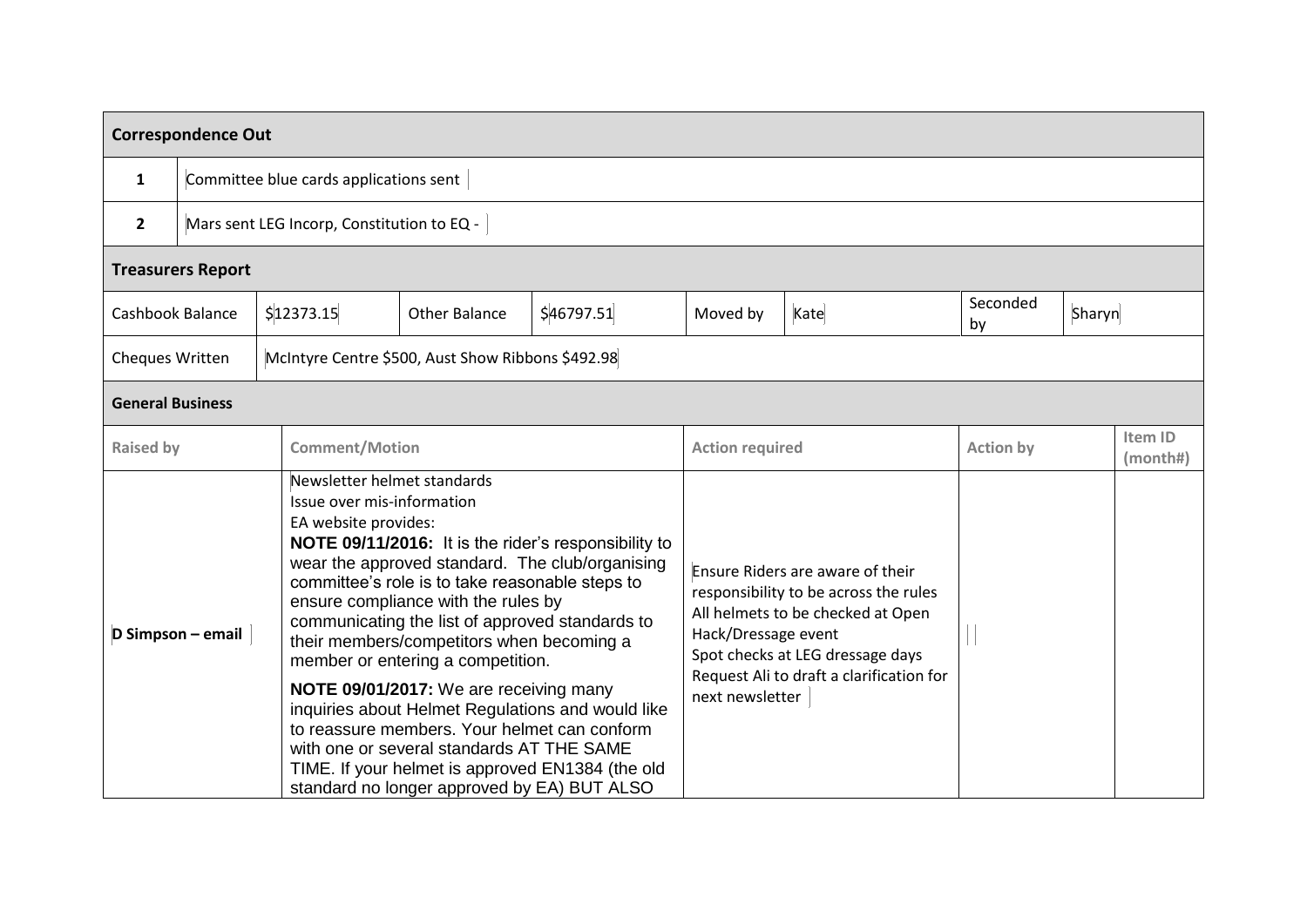|                                       | approved under another standard (PAS015, ASTM<br>F1163, VG1, etc.) then it is "good to go                                                                                                                                                                                                                                                                                                                                      |                                                                                             |                                                                                                                                                       |                 |
|---------------------------------------|--------------------------------------------------------------------------------------------------------------------------------------------------------------------------------------------------------------------------------------------------------------------------------------------------------------------------------------------------------------------------------------------------------------------------------|---------------------------------------------------------------------------------------------|-------------------------------------------------------------------------------------------------------------------------------------------------------|-----------------|
| Jen Willis/Sharon<br><b>Bridgeman</b> | Request to redraft the existing constitution.<br>Kate requested to purchase a certified signed copy of<br>model rules for consideration in amending and<br>adopting for the current times,<br>Following receipt of rules a working group will be<br>decided at March meeting<br>Jen has access to the model rules of other equestrian<br>groups as a basis for the LEG model.                                                  | Kate B to purchase a copy of the<br>certified model rules adopted by LEG                    | March Meeting-<br>pass a motion to<br>amend or redraft,<br>club has 3 months<br>to complete and<br>submit to OFT with<br>\$\$                         | 12              |
| Kate/Petra                            | Petra Doerfling still being charged for webhosting fees                                                                                                                                                                                                                                                                                                                                                                        | Petra to provide a receipt for<br>reimbursement                                             | Mars to look at a<br>club debit card to<br>retain purchases<br>within the club and<br>reduce the amount<br>of personal<br>purchases/reimburs<br>ement | J3              |
| <b>Sharyn Ross</b>                    | Committee members structure<br>Executive committee and sub committee<br>Adding Bec Cronin and Kate Wolyncevic<br>Committee Structure is:<br>President - Sharyn Ross, Vice President - Wendy<br>Palmer, Treasurer - Marcella Maycock, Secretary -<br><b>Kate Burns</b><br>Sub-Committee: Leane Williams (communications),<br>Angela Fritz (education); Ali Kuchel (Media); Bec<br>Cronin; Kate Wolyncevic; Madeline van Hattem) | Nominated by Sharyn, passed by all                                                          |                                                                                                                                                       | $\overline{14}$ |
| committee                             | <b>Purchases</b><br>Jump poles - Mars to purchase PC poles<br>New marquee - quotes range from \$800-\$1200                                                                                                                                                                                                                                                                                                                     | Working bee to sort arenas and<br>paint poles - date TBC - Kate<br>Wolyncevic to coordinate | Kate B to purchase<br>a branded marquee<br>3x3 for gear check                                                                                         | J5              |